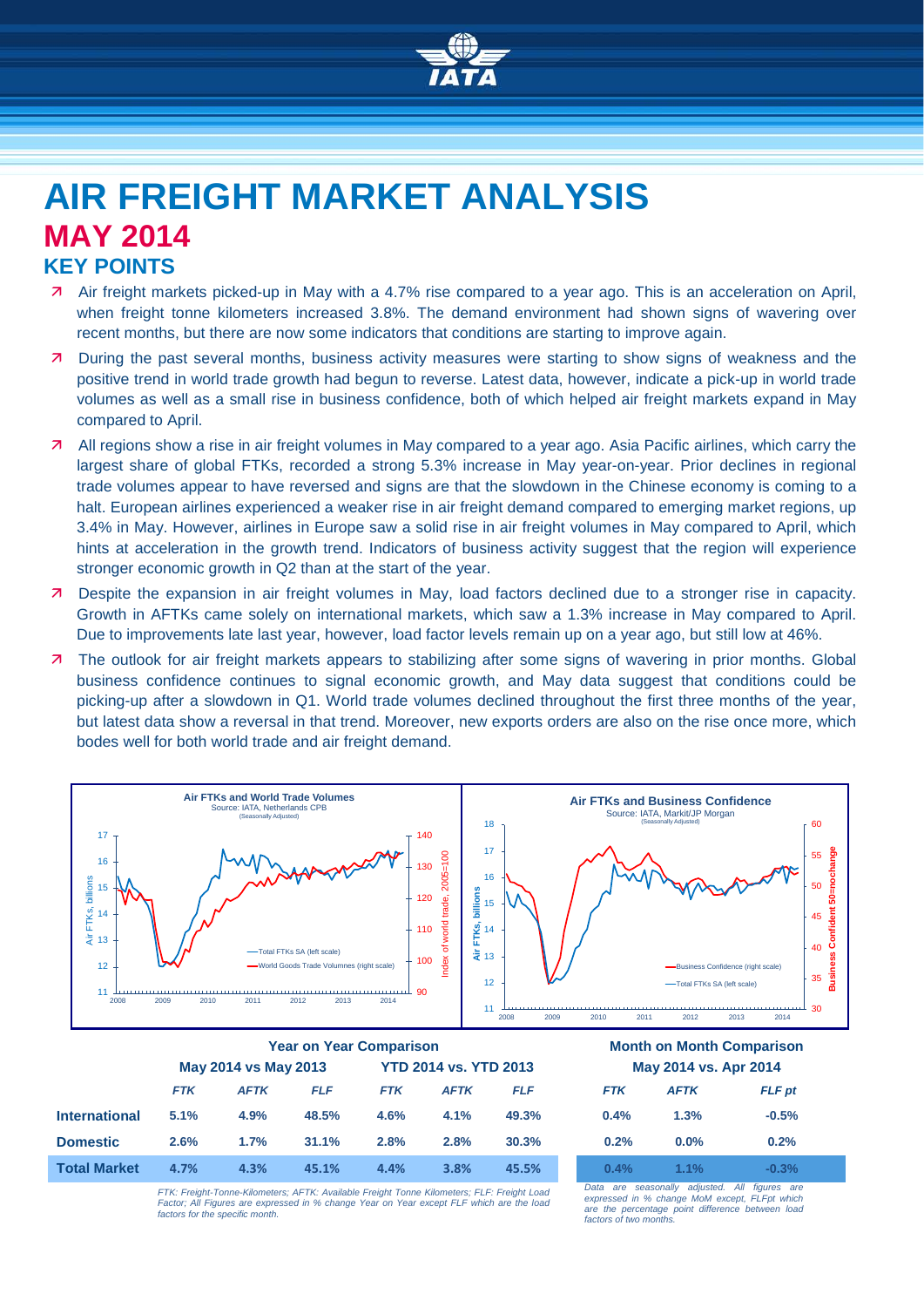

- All regions show a rise in air freight volumes in May compared to a year ago. Asia Pacific carriers, which carry the largest share of global FTKs, recorded a strong 5.3% increase in May year-on-year. Prior declines in regional trade volumes appear to have reversed and there are signs that the slowdown in the Chinese economy is coming to a halt. According to JP Morgan/Markit, the measure of manufacturing activity rebounded in May, with activity being supported by a strong rise in export order growth. This bodes well for regional trade and air freight demand for airlines registered in the region.
- Airlines in other emerging markets also recorded a solid rise in air freight in May compared to a year ago. Carriers in the Middle East continue to see the highest rates of growth among regions, rising 9.3% in May yearon-year. Airlines in the region are benefiting from better conditions in advanced economies, but trade activity with emerging markets continues to provide a strong base for growth, with various goods passing through the Middle East hubs to Asia and Africa, for example.
- 7 Airlines in Africa and Latin America recorded increases in FTKs of 7.2% and 4.9% in May year-on-year. This result for Africa airlines is well above the growth trend so far this year (2.9%). Growth has been subdued throughout 2014 as a result of weaker growth in some major regional economies, but latest trade data indicate a pick-up in volumes, which could provide support for stronger air freight demand in the months ahead. Similarly for Latin American carriers, trade momentum and continued sluggishness in economies like Brazil have dampened the rise in air freight so far this year, keeping it down to just 0.5%. The improved result for May is likely reflecting a spike in business activity and good movements associated with the World Cup Soccer event.
- **7** European airlines experienced a weaker rise in air freight demand compared to emerging market regions, up 3.6% in May. However, airlines in Europe saw a solid rise in air freight volumes in May compared to April, which hints at acceleration in the growth trend. Indicators of business activity suggest that the region will experience stronger economic growth in Q2 than at the start of the year. Economic activity in the region has been showing slow and steady improvement, and recent data suggest that strong increases in industrial production should result in acceleration in Eurozone GDP in Q2.
- Air freight for North American carriers rose by a relatively slow 2.4% in May, slightly down on April growth of 3.5%. The first quarter had seen weakness in trade volumes, potentially impacted by severe weather conditions. Latest data show a rebound in trade volumes and underlying growth trends in business activity are positive, which could support stronger growth in trade and air freight demand ahead.